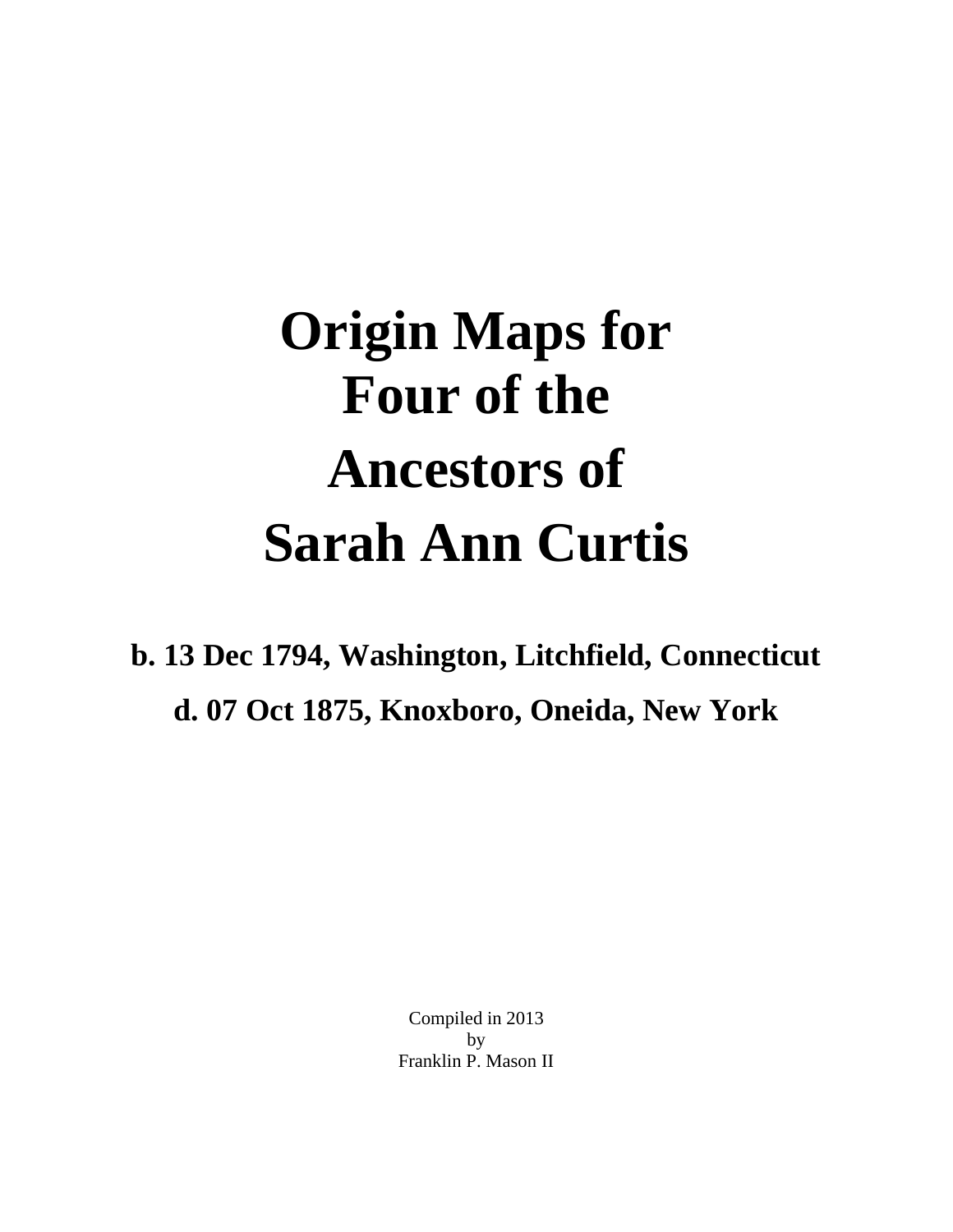## **Origin Maps**

The first map shows the place of origin in England of the four key families. The place or origin for three of the families is well known. The place of origin of the Thomas Curtis family, however, is unknown. According to Alan Field of the Curtis/s Family Society, the descendants of Thomas Curtis of Wethersfield are "members of the haplogroup often characterized as Viking". The Vikings (Danes) had a significant presence in England from about 865 CE to 1069 CE. One of the principal Viking cities was Lincoln in the heart of the Viking area (often called "the Danelaw"). Therefore, the place of origin of the Thomas Curtis line is placed in Lincoln. (Please note that this is pure speculation, but it does fit all the facts.)

The second map is from *gbnames.publicprofiler.org*. It shows the distribution for the Curtis surname for Great Britain for the 1881 census. The darker the color is on the map, the greater is the density of people with the name Curtis. Note that Lincolnshire has one of the greatest concentrations of people with the Curtis surname, which lends some credence to the speculation that Thomas Curtis came from Lincoln.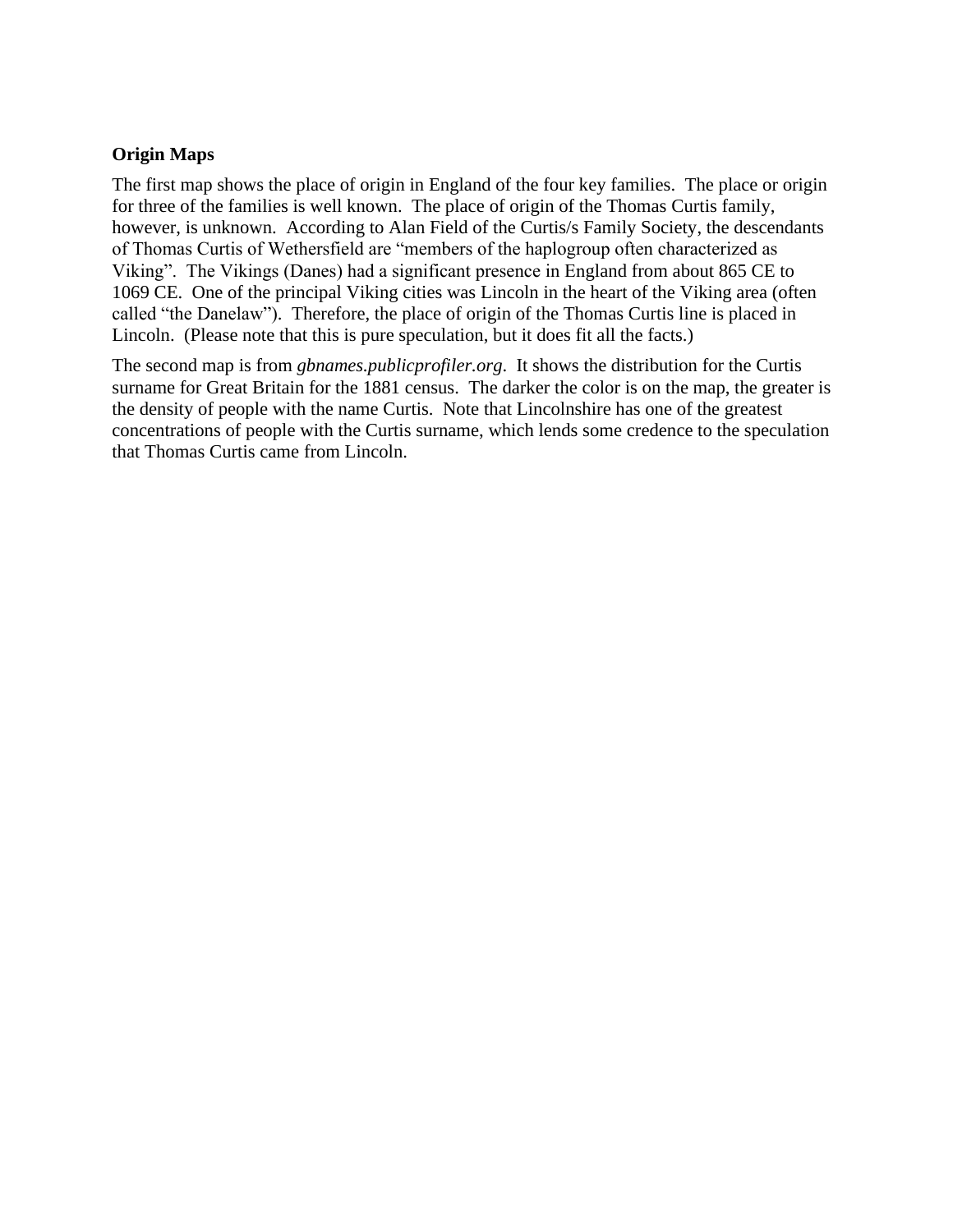